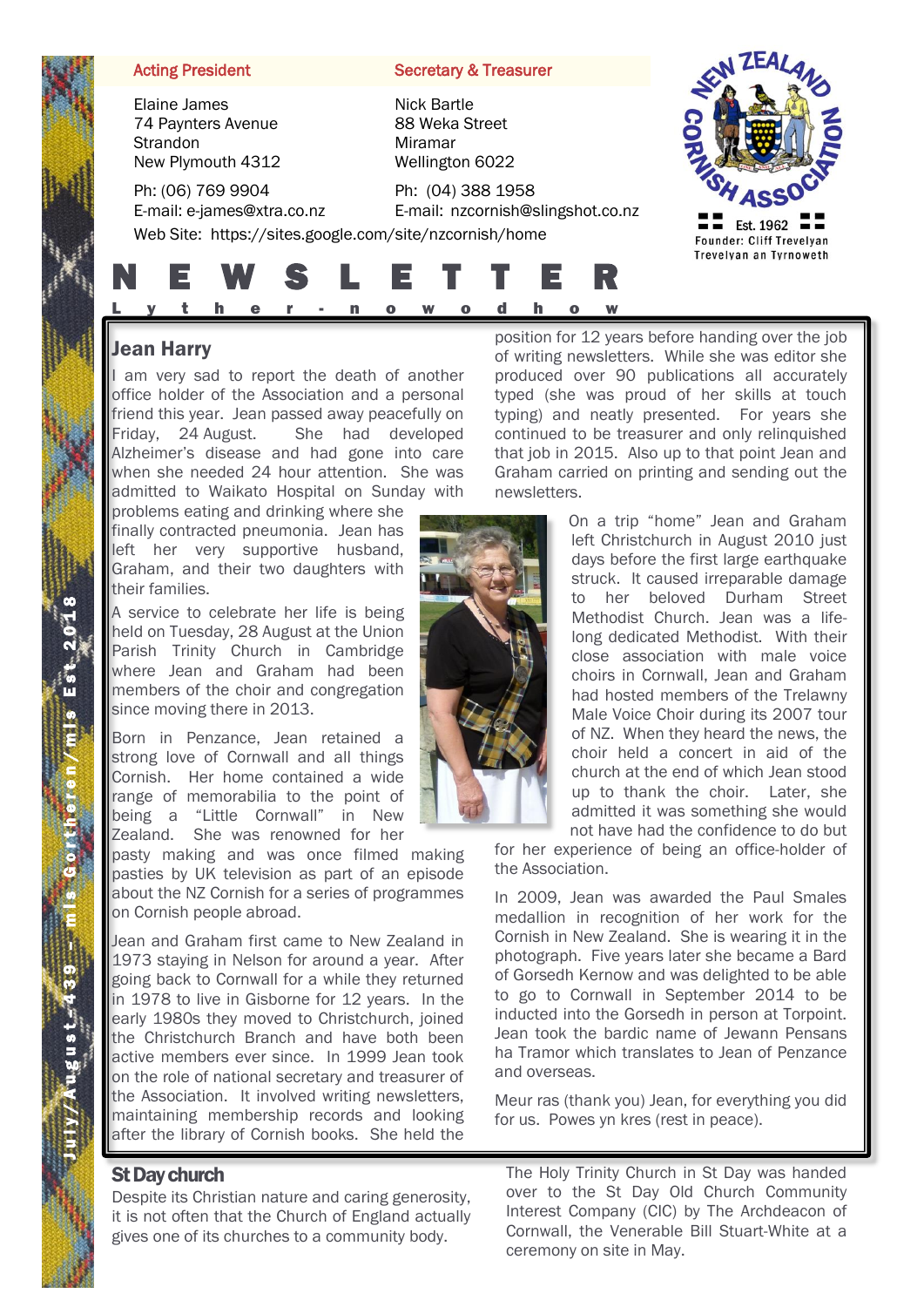

The church was built in 1826-8 to designs by Charles Hutchens of Torpoint and was one of twelve in Cornwall funded by the Church Building Commissioners from money made available for church



building following the Battle of Waterloo. Built of local grey granite ashlar in the "Commissioners' Gothick" style, it consisted of a five bay rectangular nave, shallow three-sided apse at the east end and a west tower. Internally it had galleries around three sides and a seating capacity of 1,500. The galleries were removed in 1931. Its size reflected the role St Day played in the times of booming tin and copper mining in the surrounding geography. These days, it seems totally out of proportion to the village and its Anglican congregation.

Sir John Betjeman, renowned for his quirky and poetic insights, said it looked like "an ecclesiastical toy fort".

With a declining roll, the upkeep of the church became uneconomic and the building fell into disrepair. In 1956 it was declared unsafe due to structural problems and was closed. Whilst growing up in the village I was warned never to go near the crumbling structure. We would hurry down the paths at either side of the church to reach my grandparents' grave. In 1985 vandalism caused part of the roof to fall in and, as a precaution, the remainder of the roof was blown up. Once made safer, the building was opened to the public. A small garden shed was installed to act as a souvenir shop that was staffed by volunteers to raise funds and serve the occasional tourist visitor.

The community has campaigned for 30 years to have more control and say over the building's future. There have even been proposals to convert it into housing. Now its future will return to its past as a focal point for the community.

Chairperson of the St Day Old Church CIC, Bernadette Fallon, said: "[the church] will become a facility which can benefit the whole community. We are particularly pleased that St Day and Carharrack Community School will be using the building for various activities.

"There is some work to do - nothing very major before the church can be used and enjoyed by the public, and we are confident we can obtain the necessary grants to do the work. We will ensure that the building's listed status will be protected and enhanced.

"The church will eventually have a covered

performance area and will be a stunning venue for all sorts of community events."

The building is grade II listed and situated within a Conservation Area first designated by Cornwall Council in 1983 and extended in 2010. That Conservation Area and the entire village are also within the Cornwall and West Devon mining landscape World Heritage Site.

## The Cornish jackdaw project

The University of Exeter has had a number of postgraduate students working on the Cornish Jackdaw Project since 2012.



Jackdaws are part of the corvid

family of birds that are remarkable for their intelligence. The scientific name for the jackdaw is Corvus monedula. Other members of this 'family' are choughs – Cornwall's national bird – crows, ravens and magpies. Jackdaw in Kernewek is chogha (pronounced almost like 'chocka' in 'chocka block'). To me, the word shows signs of being linked to the English 'chough'. Kernewek for chough is palores.

Jackdaws' brains are similar in size (relative to their bodies) to larger animals, such as great apes, whales and dolphins, animals we more generally associate with intelligence. The brain-to-body ratio of corvids is only slightly lower than that of humans. They have been shown to have self-awareness in mirror tests, which means that they recognise that the reflection they see is actually themselves and not another bird. It is taken as a sure sign of higher understanding.

One of the reasons for studying jackdaws is that, unlike other corvids, they take to nest boxes. It makes it easier to establish larger groups of birds that, while retaining their freedom and (theoretically) their wildness, they are accessible for reliable and repeated study. The Cornish Jackdaw Project involves four colonies near Penryn and Stithians with 100 nest boxes and, by the end of 2016, almost 1500 jackdaws had been fitted with unique coloured ring combinations to easily identify individuals in the field. Almost all of the birds carry a transponder inside one of their rings that works like a contactless card that can be



detected by nearby readers to record visits to feeders, nest boxes, or anywhere else fitted with an antenna. The researchers can build profiles of the birds' social networks and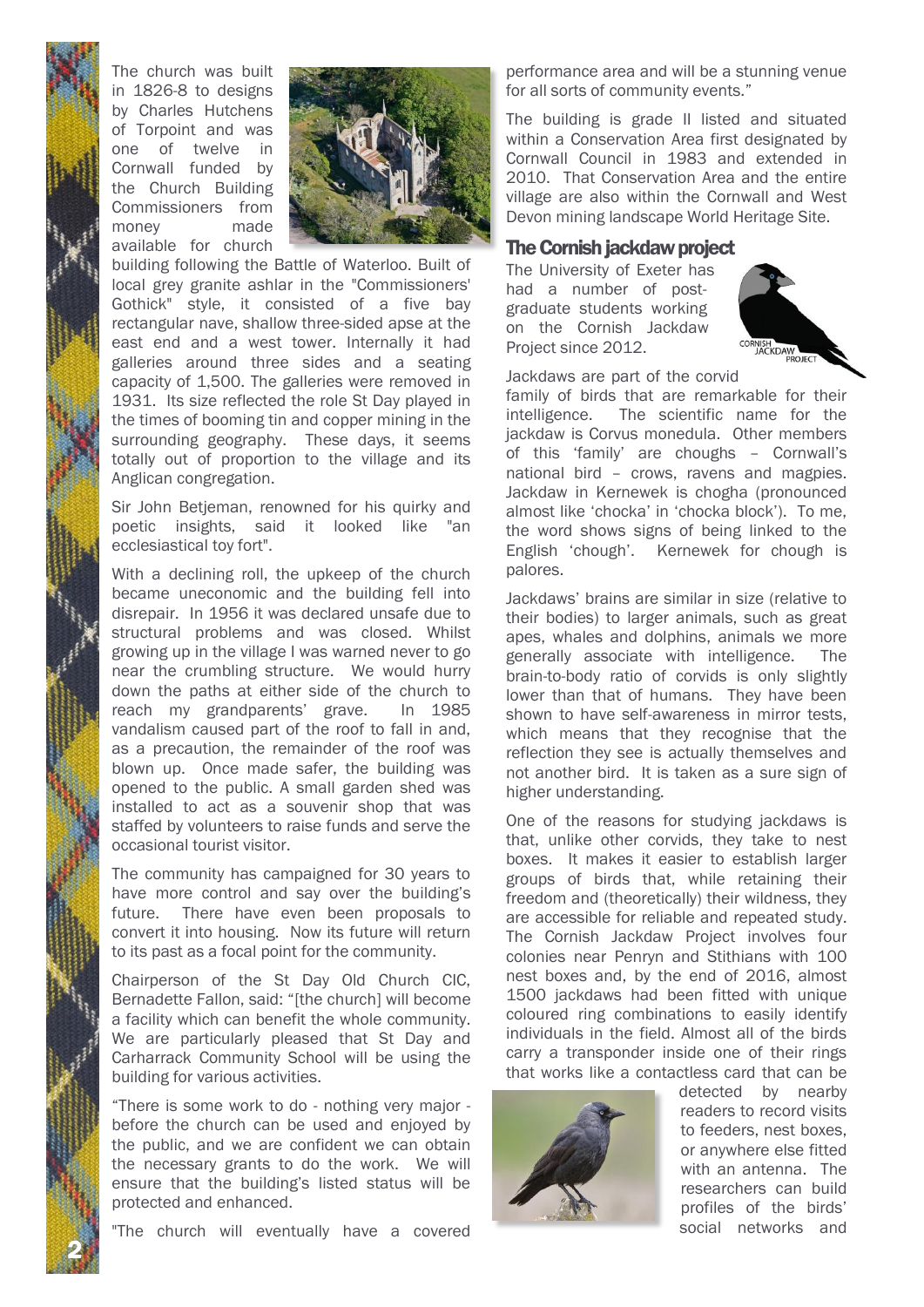potentially programme field equipment such as puzzle boxes to behave differently depending on the identity and experience of the individual interacting with it.

Studies to date have focussed on learning and communication. One study claimed to have evidence that jackdaws could count based on the fact that they behaved differently when more than one bird was making alarm calls when predators were near.

The birds thrive in close proximity to humans and it has been shown that they are able to recognise the features of individual humans. What's more, they can do this without resorting to fixing coloured bands and transponders to the humans! Their responses to different people depends on their experiences of whether they disrupt their nests, capture them for ringing or do more 'friendly' things like feed them.

### Lucky lamb rescue

In early June, before the amazing story of the rescue of 12 boys and their soccer coach from underground caves in Thailand, Cornwall had its own international rescue story that reached TV news in New Zealand. It clearly appealed to local,

national and international press who had a field day with headlines like "Lamb stuck between a rock and a baaa'd place" and "Rescued lamb looks sheepish".



The young lamb was spotted

stuck at the bottom of 250–foot cliffs near Holywell Bay in Cornwall by the operators of a company that takes tourist groups on wildlife spotting trips along the coast. It's believed the lamb had fallen into the sea and saved itself by scrambling up onto the rocks.

Large swells and high tides prevented an immediate rescue so the lamb remained on the rocks for four days. Bob Coad, the farmer, happened to be a member of Holywell Surf Life Saving Club and was helped by two staff from the tour company. The men named the lamb 'Lucky' for obvious reasons.

When conditions improved they manoeuvred their inflatable and managed to get Bob onto the rocks. The lamb seemed willing and pleased to be rescued so Bob was able to pass the animal back into the boat to complete the mission.

#### Photography to order

3 N

Two enterprising gentlemen (both retired) have established a business taking photographs of Cornwall and accept commissions from anyone around the world.

Alan Swann and Barry Yelland have contacted the Association offering their services. You can



buy images (such as the view of Mevagissey Harbour in the picture) in various sizes from a range of photographs on their website www.asby-images.com.

The site also explains their bespoke business model:

"We often come across overseas visitors taking photos of ancestral homes and settings in Cornwall. They are keen to get to know the county where their forebears originated.

"You provide us with details of a family ancestor and we will endeavour to provide you with images of the Cornish links to your family."

Alan and Barry seem to be quite flexible in the work they undertake. They will charge a base fee for each project (usually around £50). The resulting images can be purchased in digital format (best quality £5.99 each) or ordered as prints in a wide range of sizes.

### Ancient records of Duchy of Cornwall

The Duchy of Cornwall was established in 1337 by Edward III. The income from the estate belongs to the Duke of Cornwall who is the eldest son of the monarch and the heir to the throne. The Duke cannot receive any of the Duchy's capital assets – just its annual operating surplus. Therefor the accounts of the Duchy are very important and have been from the earliest days. Being an accountant by profession, the news that some very old Duchy accounting records had been discovered sparked my interest.

Recently, a second-hand dealer bought a job lot of old documents at a Devon auction. In one of those incredible-but-true stories, the documents were found to contain some faded pages of parchment that the dealer identified as having 'potential'. They were taken to Bonhams, a well-respected auction house in Exeter, for assessment and valuation. The pages of parchment were found to be written in mediaeval Latin and to contain detailed records of the income and expenditure of the Duchy of Cornwall for a year. Bonhams estimated the value of the accounts, which are in a remarkably good state of preservation after surviving for nearly 600 years, at £4,000 to £6,000. When they actually went to auction the undisclosed buyer paid \$22,000.

The accounts are for the period Michaelmas, 22<sup>nd</sup> year of Edward IV's reign to Michaelmas, the first year of Richard III i.e. 29 September